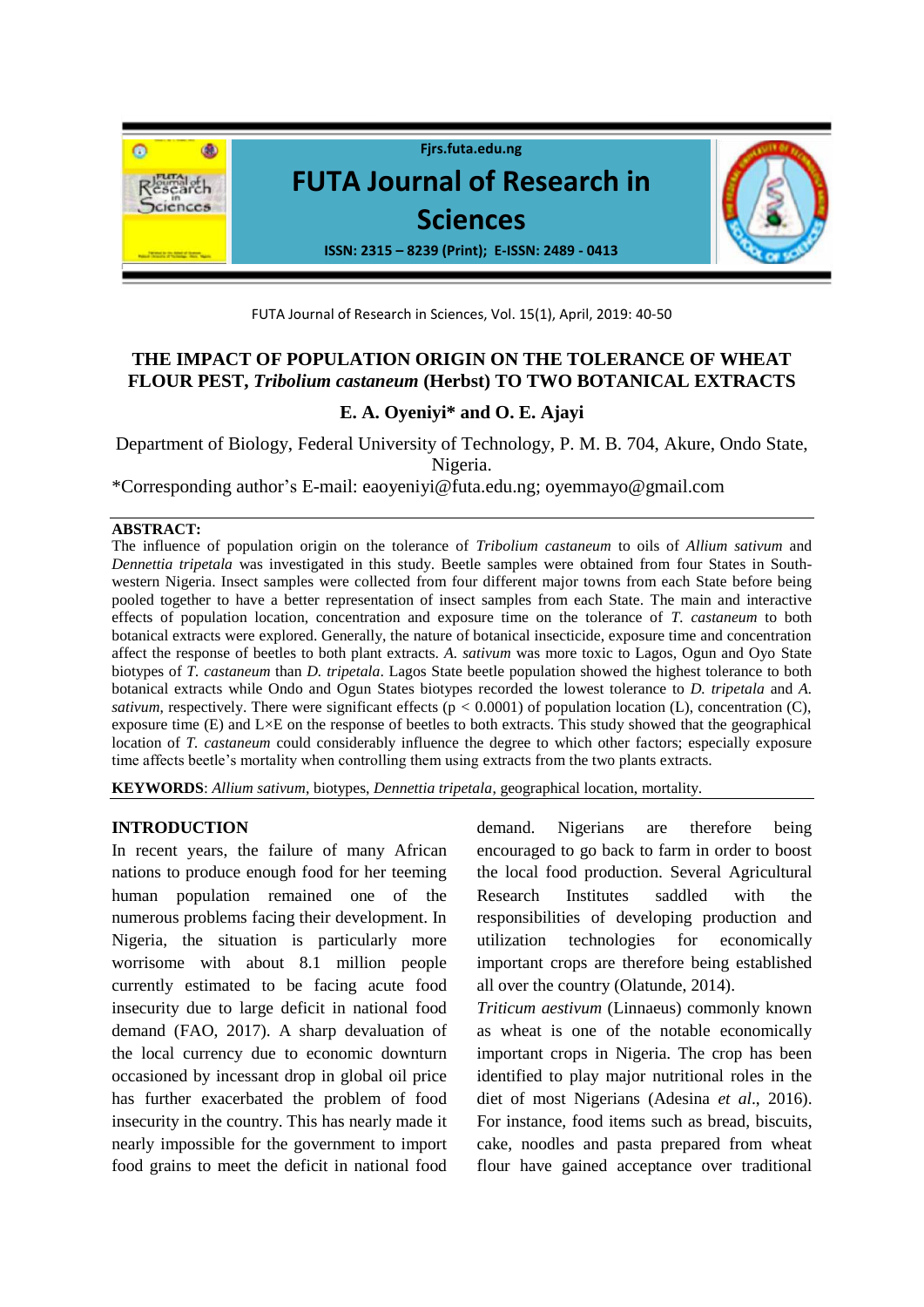staples made from commodities such as maize and cassava in the last decade (Proshare, 2018). Consequently, the Nigeria government spent about 1.5 billion U.S dollars, in year 2016 alone, on the importation of wheat to meet the national demand which has been estimated to be about 4 million metric tonnes per annum (Assefa *et al*., 2017). The country has therefore been identified as the third largest importer of wheat in the world (FAO, 2017). This has led to a renewed awareness on the need for the nation to be selfsufficient in wheat production. The production of wheat in the country is however hampered by high levels of severe civil insecurity in many parts of the country. This has led to the destruction and abandonment of many storage facilities in several parts of the country. In adequate and poor storage facilities in many parts of Nigeria have pre-disposed wheat and its flour to insect pest infestation thus, leading to both qualitative and quantitative losses, especially during storage.

*Tribolium castaneum* (Herbst), commonly known as the red flour beetle has been identified as one of the major pests of wheat flour and other milled cereal products (Adedire, 2011). The destructive activity of this infamous pest of flour has led to deterioration of nutritional quality of stored wheat flour. When infestation is heavy, the infested flour turns yellowish and has pungent, disagreeable odour which makes it unfitted for human consumption (Odeyemi *et al*., 2005). This insect pest has therefore impacted negatively on domestic wheat flour production through their destructive activities in Nigeria. The management of *T. castaneum*  infesting wheat flour in the country has been majorly through the use of synthetic insecticides. However, the use of synthetic chemicals for pest management has been associated with many adverse effects on both humans and environmental health and this has led to their ban in many developed nations of the world (Isman, 2006). Most of these chemicals are however still being applied indiscriminately in Nigeria for the management of many stored product pests and this has eventually led to the problem of pest resistance. This has given an

impetus to the need to search for a more pertinent insecticide that is eco-friendly and effective against insect pest. Plant based insecticides are being constantly suggested as attractive alternatives to most chemical insecticides in managing insect pests due to their apparently little threat to humans and the environment (Isman, 2006).

Consequently, several scientists have screened many plant materials for their insecticidal potency against stored product insect pests. *Allium sativum* (Linnaeus) and *Dennettia tripetala* (G. Baker) are examples of plants that have been established to be effective against *T*. *castaneum* which infest wheat flour (Adedire and Akinkurolere, 2005; Ali *et al*., 2014; Mobki *et al*., 2014). In spite of several studies that have been reported on the insecticidal efficacies of both plants against *T. castaneum*; there is still dearth of information on the impact of geographical origin on the response of *T. castaneum* to the insecticidal efficacy of both plants. Cultural and environmental differences occur from one location to another. However, for beetles on wheat flours to survive, they need to adapt to most of the modifications that exist from location to location; thus, new populations (biotypes) are being developed overtime. This study therefore sought to investigate the influence of population origin on the response of biotypes of *T. castaneum*, infesting wheat flour in South-western Nigeria, to the insecticidal efficacies of *D. tripetala* and *A. sativum*.

## **MATERIALS AND METHODS**

This study was conducted in the Laboratory of the Department of Biology, Federal University of Technology, Akure, Ondo state between the month of April and August, 2018.

### **Collection of insect biotypes**

Different populations of *Tribolium castaneum* were originally sourced from either infested semovita or pancake flour from four Southwestern States in Nigeria. Four States were randomly selected out of the six States in Southwestern Nigeria as sampling points. The States chosen include Lagos, Ogun, Ondo and Oyo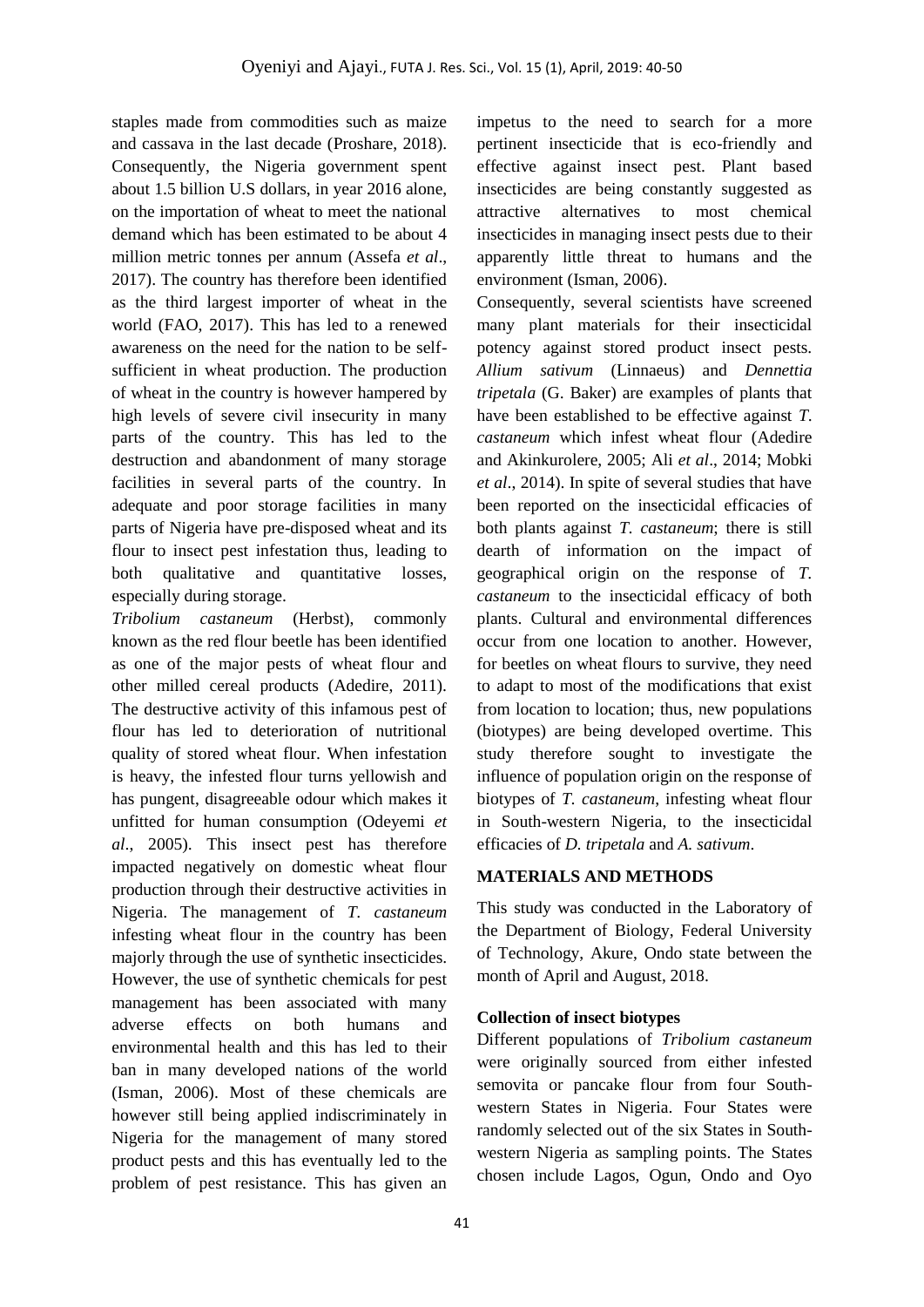States. The map showing the four States, where insect samples were collected is shown in Fig. 1. Insect samples were collected from at least four

different major towns across each of the States before being pooled together to have a better representation of insect samples from each State.



 **Figure 1. Map of Nigeria showing South-western states where biotypes of** *T. castaneum* **were collected**

### **Sourcing of wheat grains and preparation of wheat flour**

Clean wheat grains were purchased from Oba market in Akure, Ondo State and grinded into flour using electric grinder (model number: AN ISO 90001; 750 watt). The wheat flour was disinfested and sterilized in the oven at 60ºC for 90 min, to kill any microorganism or insect before being stored in a sealed polythene bags. The powders were further sieved through 180  $\mu$ perforations before being used.

#### **Insect culture**

One hundred and fifty adult *T. castaneum* from Lagos, Ogun, Ondo and Oyo States were separately introduced into disinfested 200 grams of wheat flour in well labelled 1.65 litres plastic containers. Each of the plastic containers serves as the stock culture. The containers were covered with perforated lids and muslin cloth to allow proper aeration and to prevent the insects from escaping. These beetles were allowed to

mate and lay eggs before they were removed after 3 days. Each container was maintained in insect cage at ambient temperature  $(28\pm2\degree C)$  and relative humidity (75±5%). Beetle biotypes from each State were reared for two generations to eliminate maternally inherited dietary effects. The second filial generations  $(F_2)$  of adult *T*. *castaneum* from each location were then used for contact toxicity bioassay.

#### **Collection of plant materials**

Unripe fruits of *Dennettia tripetala* (G. Baker) and dried bulbs of *Allium sativum* (Linnaeus) used for this work were purchased from Oba's Market, Akure, Ondo State. The unripe fruits of *D. tripetala* were air-dried for 14 days at ambient temperature (28±2ºC) and relative humidity (75±5%) under laboratory condition. The dried samples from each botanical were separately grounded with mortar and pestle forming a semi-grounded pepper fruit seeds which was further grounded into powder with an electric blender (model number: QBL-18L40;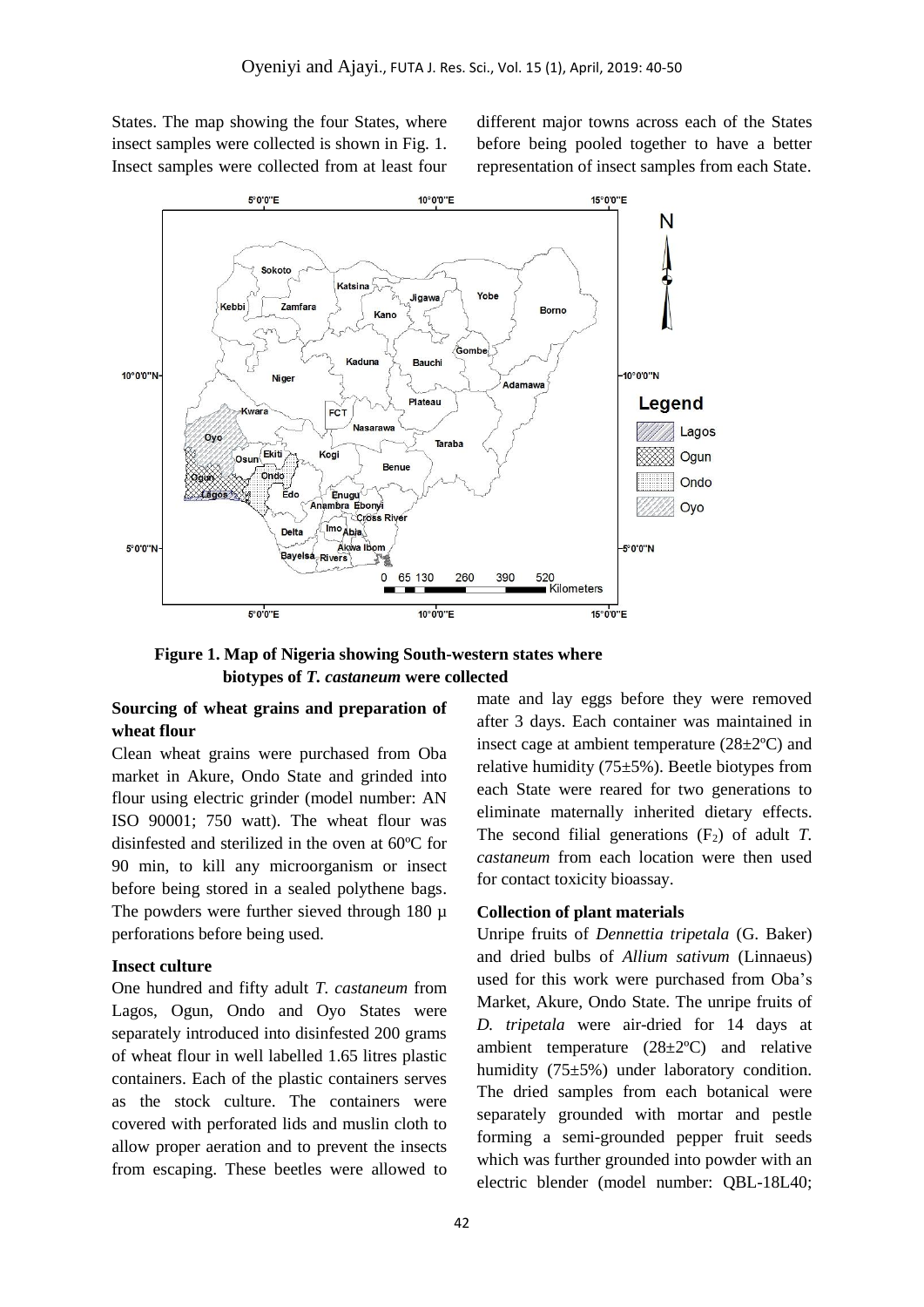350 watt) to obtain fine powder and stored in airtight bottles for further studies. Each plant material was labeled separately.

### **Preparation of plant extracts**

Plant extracts were obtained from *D. tripetala* and *A. sativum* using cold extraction method proposed by Warthen Jr. *et al*. (1984) with little modifications. Three hundred grams (300 g) of the pepper fruit and garlic were separately weighed using Metler beam PB 3002 weighing balance (Search Tech/China) and added into prelabeled extraction jar containing 1.2 litres of absolute methanol. Each mixture was stirred continuously using a glass rod for 1 hour every 24 h and the extraction was terminated after 72 h. The resulting solution of each botanical mixture was initially filtered through a quadric folded muslin cloth. The filtrate obtained was further sieved through an octa-layer folded muslin cloth and the solvent was separated from the crude extract using a rotary evaporator at 30- 40 ºC with rotary speed of 100 rpm for 4 h. Crude extract of *D. tripetala* and *A. sativum* was separately stored in vial bottles.

### **Tolerance of** *T. castaneum* **biotypes to botanical extracts**

Different concentrations of *D. tripetala* and *A. sativum* were prepared from their crude extract using a micropipette (model number: EN ISO 8655). For each plant extract, concentrations of 5%, 7%, 9%, 11% and 13% were prepared. A 5% concentration was prepared by diluting 500 µl of each plant material with 9500 µl of methanol. Likewise, 7% concentration was prepared by diluting 700 µl of each plant material with 9300 µl of methanol. Also, concentrations of 9%, 11% and 13% were prepared by diluting 900 µl, 1100 µl and 1300 µl of each extract with 9100 µl, 8900 µl and 8700 µl of methanol respectively. Surface film bioassay proposed by Busvine (1971) was adopted in determining the tolerance of each population of *T. castaneum* to *D. tripetala* and *A. sativum* extracts. Aliquots of 0.5 ml (500 µl) of each concentration was applied onto each prelabeled Petri dish for surface-film coating. The solvent was allowed to escape for 20 minutes

and twenty adult *T. castaneum* from each population was introduced into each pre-labeled Petri-dish. Two control treatments were also set up, the first one contained solvent only (solvent control; control A) and the other did not have solvent or extracts (untreated control; control B). Four replicates were set up for each treatment. Adult mortality was assessed at 24, 48, 72 and 96 h post-treatment respectively. Beetles were confirmed dead when they showed no movement when their abdomen were gently prodded with a needle.

### **Analysis of data**

Four States used for beetle biotype collection were randomly selected out of the six States in South-western Nigeria using random sampling analysis. All data were subjected to Analysis of Variance (ANOVA) at  $\alpha$  = 0.05 and means were separated using Tukey's test. Data on adult mortality were also subjected to probit analysis to determine the lethal concentrations (LC50) of *D. tripetala* and *A. sativum* on *T. castaneum* biotypes (Finney, 1971). General Linear Model (GLM) was also used to determine the main and interactive effects of population location, concentration and exposure time on the tolerance of *T. castaneum* to extracts of *A. sativum* and *D. tripetala*. All analyses were carried out using SPSS 22.0 software package.

## **RESULTS**

## **Tolerance of** *T. castaneum* **populations from South-western Nigeria to extracts of** *A. sativum* **and** *D. tripetala*

Figure 2 to 4 show the response of *T. castaneum*  biotypes obtained from four States (i.e. Lagos, Ogun, Ondo and Oyo) in South-western Nigeria to *A. sativum* and *D. tripetala* within 24, 48, 72 and 96 h post-treatment respectively. Generally, beetle mortality increased with increasing concentration of each of the botanical extracts regardless of the State from which beetles were collected. Irrespective of the experimental concentration and exposure time, both botanical extracts were however unable to evoke complete (100%) beetle mortality in all the populations of *T. castaneum*.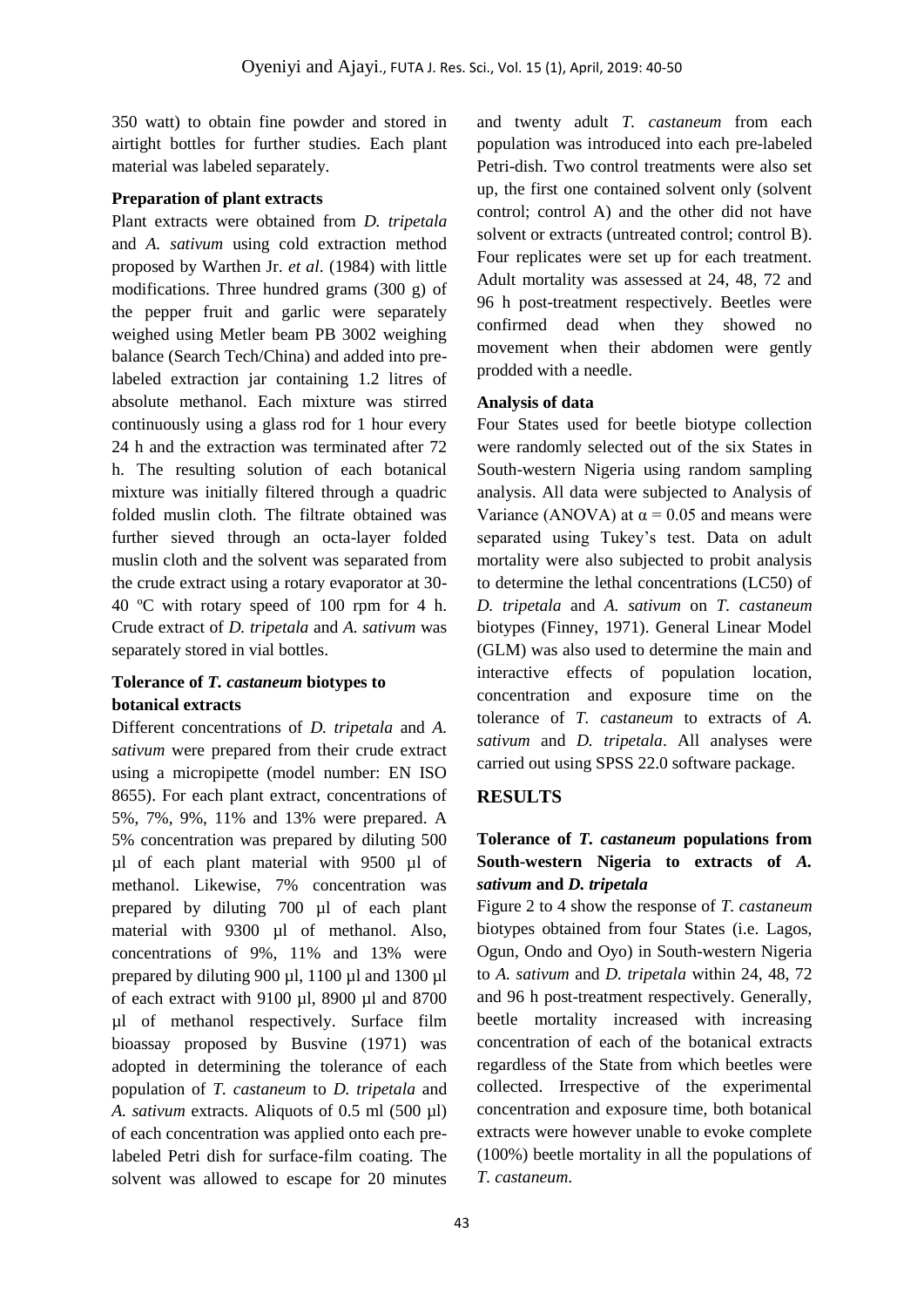At 24 h post-treatment, highest mortality was recorded in Oyo and Ondo State biotypes of *T. castaneum* exposed to *A. sativum* and *D. tripetala* respectively at all the experimental concentrations (Fig. 2). Significantly higher  $(F_{3,12} = 6.36; p = 0.008)$  mortality was also observed in Oyo biotype of *T. castaneum*  exposed to 5% *A. sativum* when compared to their counterpart from Ogun State (Fig. 2A). Significantly lower  $(F_{3,12} = 5.206; p = 0.016)$ mortality was also recorded in Ogun and Ondo State population of *T. castaneum* when compared to that of Oyo State population exposed to 11% of *A. sativum* extract. No significant difference (p*>*0.05) existed in the mortality of beetle populations exposed to all the experimental concentrations of *D. tripetala* (Fig. 2B)*.*



**Figure 2. Percentage mortality of** *T. castaneum* **biotypes exposed to (A)** *A. sativum*  **and (B)** *D. tripetala* **at 24 hours posttreatment.** 

At 48 h post-treatment, there was no significant difference (p>0*.*05) in the mortality of beetle populations exposed to each of the experimental concentrations of *A. sativum* and *D. tripetala* (Fig. 3). Highest and lowest susceptibility was however observed in Oyo and Lagos State biotypes of *T. castaneum* exposed to *A. sativum*  at all the experimental concentrations. For beetle populations exposed to extracts of *D. tripetala*, highest susceptibility was only observed in Oyo State biotypes of *T. castaneum* exposed to 9 and 13% of the plant extract (Fig. 3A). Lagos State biotype of *T. castaneum* also showed the least susceptibility to 11 and 13% concentration of *D. tripetala* extract (Fig. 3B).



**Figure 3. Percentage mortality of** *T. castaneum* **biotypes exposed to (A)** *A. sativum*  **and (B)** *D. tripetala* **at 48 hours posttreatment**

At 72 and 96 h post-treatment, Ogun State biotype of *T. castaneum* showed the highest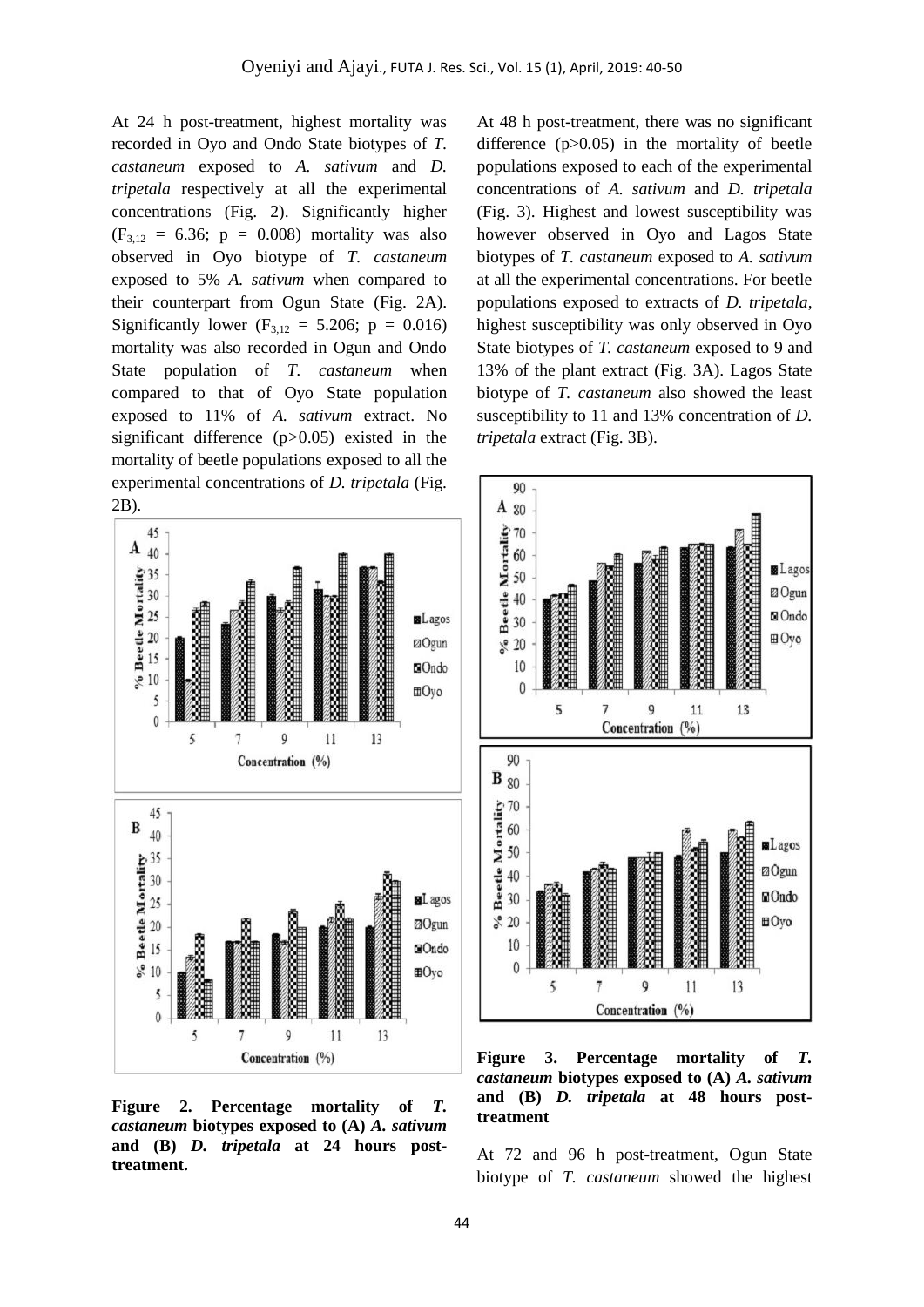susceptibility to *A. sativum* while their counterpart from Lagos State showed the least susceptibility (Fig. 4A and 5A). *A. sativum* was also unable to evoke significant difference (p>0.05) in the mortality of beetle populations at all the experimental concentrations at 72 h exposure (Fig. 4A).



**Figure 4. Percentage mortality of** *T. castaneum* **biotypes exposed to (A)** *A. sativum*  **and (B)** *D. tripetala* **at 72 hours posttreatment**

At 96 h exposure, *A. sativum* was able to elicit significantly higher ( $F_{3,12} = 8.130$ ;  $p = 0.003$ ) mortality in Ogun State population of *T. castaneum* than that of Lagos and Oyo biotypes (Fig. 5A). For beetle populations exposed to *D. tripetala*, Lagos State biotype of *T. castaneum*  showed the highest tolerance to *D. tripetala* at all the experimental concentrations (Fig. 4B and 5B). Likewise, of all the beetle populations exposed to 5, 11 and 13% of *D. tripetala* extract, only Ogun State biotype of *T. castanuem*  showed the highest susceptibility at 72 (50.00, 80.42 and 85.00%) and 96 h (53.51, 83.42 and 88.50%) exposure respectively. There was also

significant difference in the mortality values of beetle populations exposed to 7% (72 h:  $F_{3,12}$  = 13.893;  $p<0.0001$ ; 96 h:  $F_{3,12} = 17.454$ ; p<0.0001), 11% (72 h:  $F_{3,12} = 4.961$ ; p = 0.018; 96 h:  $F_{3,12} = 4.133$ ; p = 0.032) and 13% (72 h:  $F_{3,12} = 3.935$ ; p<0.036; 96 h:  $F_{3,12} = 5.155$ ; p=0.016) of *D. tripetala* extract.



**Figure 5. Percentage mortality of** *T. castaneum* **biotypes exposed to (A)** *A. sativum*  **and (B)** *D. tripetala* **at 96 h post-treatment**

Lethal concentrations  $(LC_{50})$  of both **botanical extracts needed to achieve 50% mortality in populations of** *T. castanuem*  **within 72 h of exposure**

The concentration of *D. tripetala* and *A. sativum* lethal to 50% of *T. castaneum* population obtained from Lagos, Ogun, Ondo and Oyo State is shown in Table 1. Generally, positive slope of regression irrespective of botanical extract and beetle population shows that mortality increased with increasing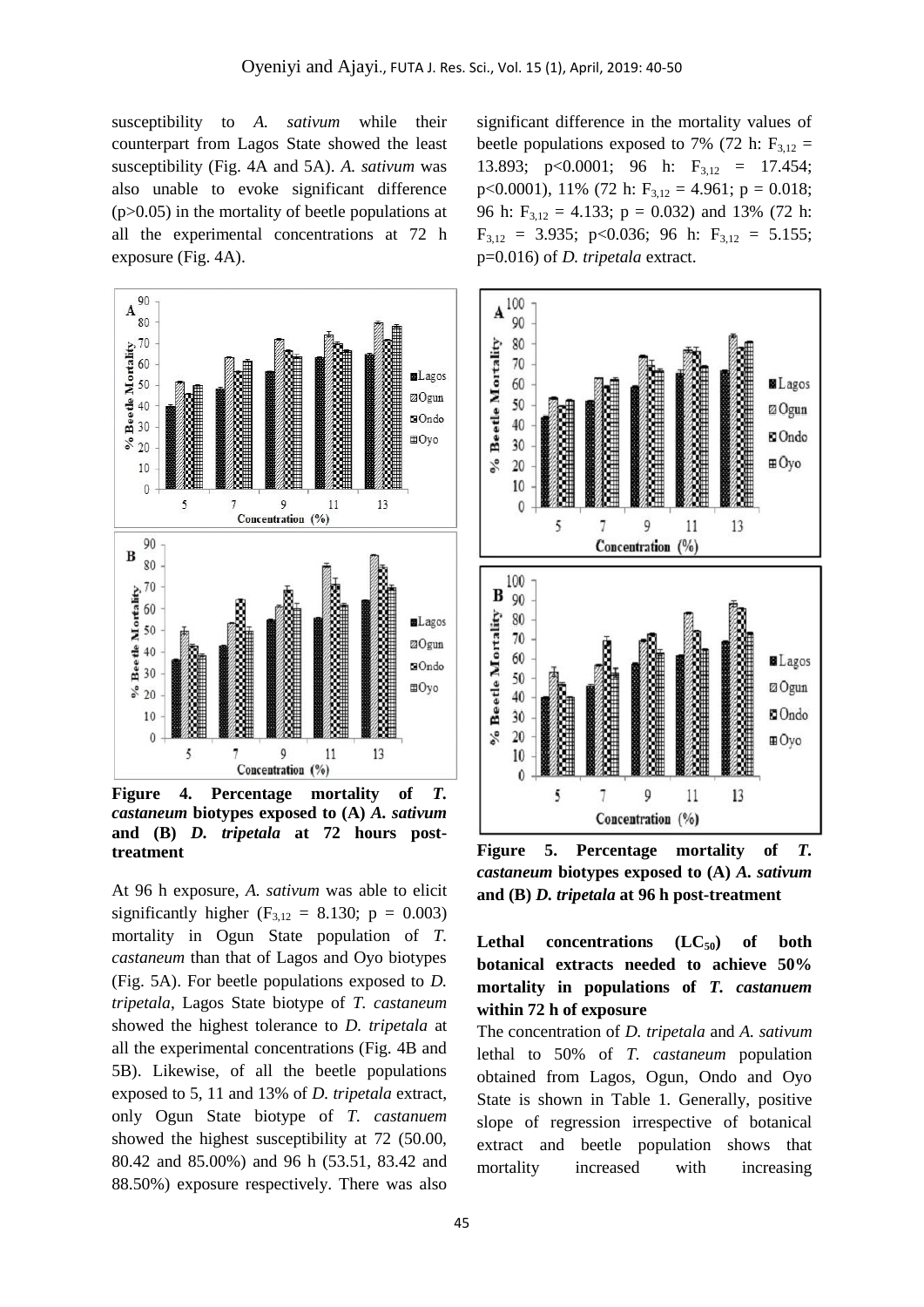concentration of both botanicals within 72 h exposure. Lesser concentrations of *A. sativum*  were however required to achieve 50% mortality in South-western populations of *T. castaneum*  when compared to the quantity of *D. tripetala* needed to achieve  $LC_{50}$ . The only exception was observed in Ondo State biotype of *T. castaneum* where higher amount of *A. sativum* (5.57 mg/ml) extract was needed to achieve 50% mortality than that of *D. tripetala* (5.47 mg/ml). This shows that *A. sativum* is more toxic to Lagos, Ogun and Oyo State populations of *T. castaneum* than *D. tripetala.* Also, of all the insect biotypes used in this study, Lagos State biotype of *T. castaneum* required the highest

quantity of *A. sativum* (7.20 mg/ml) and *D. tripetala* (8.23 mg/ml) and this shows that they are the most tolerant biotype. Ogun and Ondo State biotypes of *T. castaneum* however required the lowest quantity of *A. sativum* (4.67 mg/ml) and *D. tripetala* (5.47 mg/ml) respectively to achieve 50% mortality. This shows that they are the most susceptible to both botanical extracts. However, based on the fiducial limit values, there was no significant difference (p>0.05) in the quantity of *A. sativum* and *D. tripetala*  needed to achieve 50% mortality in each population of *T. castaneum* within 72 h exposure.

**Table 1. Lethal Concentrations (LC) (mg/ml) of** *D. tripetala* **and** *A. sativum* **extracts required to achieve 50% mortality in South-western populations of** *T. castaneum* **within 72 hours exposure**

| <b>Botanical</b> | Location | Slope $(\pm SE)$    | Intercept $(\pm SE)$ | $X^2$ | $LC_{50}$ (95% FL)  |
|------------------|----------|---------------------|----------------------|-------|---------------------|
| A. sativum       | Lagos    | 1.63 $(\pm 0.39)$   | $-1.39 \ (\pm 0.37)$ | 0.20  | $7.20(5.60-8.42)$   |
|                  | Ogun     | 1.88 $(\pm .040)$   | $-1.26 (\pm 0.38)$   | 0.21  | $4.67(2.97-5.75)$   |
|                  | Ondo     | $1.78 \ (\pm 0.39)$ | $-1.28 (\pm 0.37)$   | 0.57  | $5.57(3.78-6.69)$   |
|                  | Oyo      | $1.60 \ (\pm 0.40)$ | $-1.11 (\pm 0.37)$   | 1.97  | $4.99(2.91-6.21)$   |
| D. tripetala     | Lagos    | 1.67 $(\pm 0.39)$   | $-1.53 \ (\pm 0.37)$ | 0.74  | $8.23(6.85-9.71)$   |
|                  | Ogun     | $2.55 \ (\pm 0.41)$ | $-1.93 \ (\pm 0.38)$ | 7.01  | 5.71 (1.40-7.49)    |
|                  | Ondo     | $2.20 (\pm 0.40)$   | $-1.62 \ (\pm 0.37)$ | 2.28  | $5.47(4.15-6.38)$   |
|                  | Oyo      | $1.90 \ (\pm 0.39)$ | $-1.61 (\pm 0.37)$   | 0.50  | $7.04(5.72 - 8.08)$ |

Note:  $SE = Standard Error$ ;  $X^2 = Chi-square$ ;  $LC = Lethal Concentration$ ;  $FL = Fiducial limits$ 

**Interactive effect of population location, concentration and exposure time on the tolerance of** *T. castaneum* **to** *A. sativum* **and**  *D. tripetala*

There was statistically significant impacts (p<0.0001) of population location (L) (*A. sativum*: F<sub>3, 240</sub> = 19.02; *D. tripetala*: F<sub>3, 240</sub> = 25.78), Concentration (C) (*A. sativum*:  $F_{4, 240} =$ 94.07; *D. tripetala*:  $F_{4,240} = 91.03$  and Exposure time (E) (*A. sativum*: F<sub>3, 240</sub> = 359.94; *D. tripetala*:  $F_{3, 240} = 440.51$  on the response of *T*. *castaneum* to both botanical extracts. Also, the

interaction of L×E had a significant effect (p<0.0001) on the response of *T. castaneum* to both botanical extracts. Likewise, there was significant interaction ( $p<0.0001$ ) of C $\times$ E on the tolerance of *T. castaneum* to *D. tripetala* extract. But, the two-way interactions of L×C (F<sub>12, 240</sub> = 1.04; p=0.41) and C×E ( $F_{12, 240} = 1.68$ ; p=0.08) had no significant effect on the response of *T. castaneum* to *A. sativum*. The three-way interactions of  $L \times C \times E$  also had no significant effect  $(p = 1.00)$  on the response of *T*.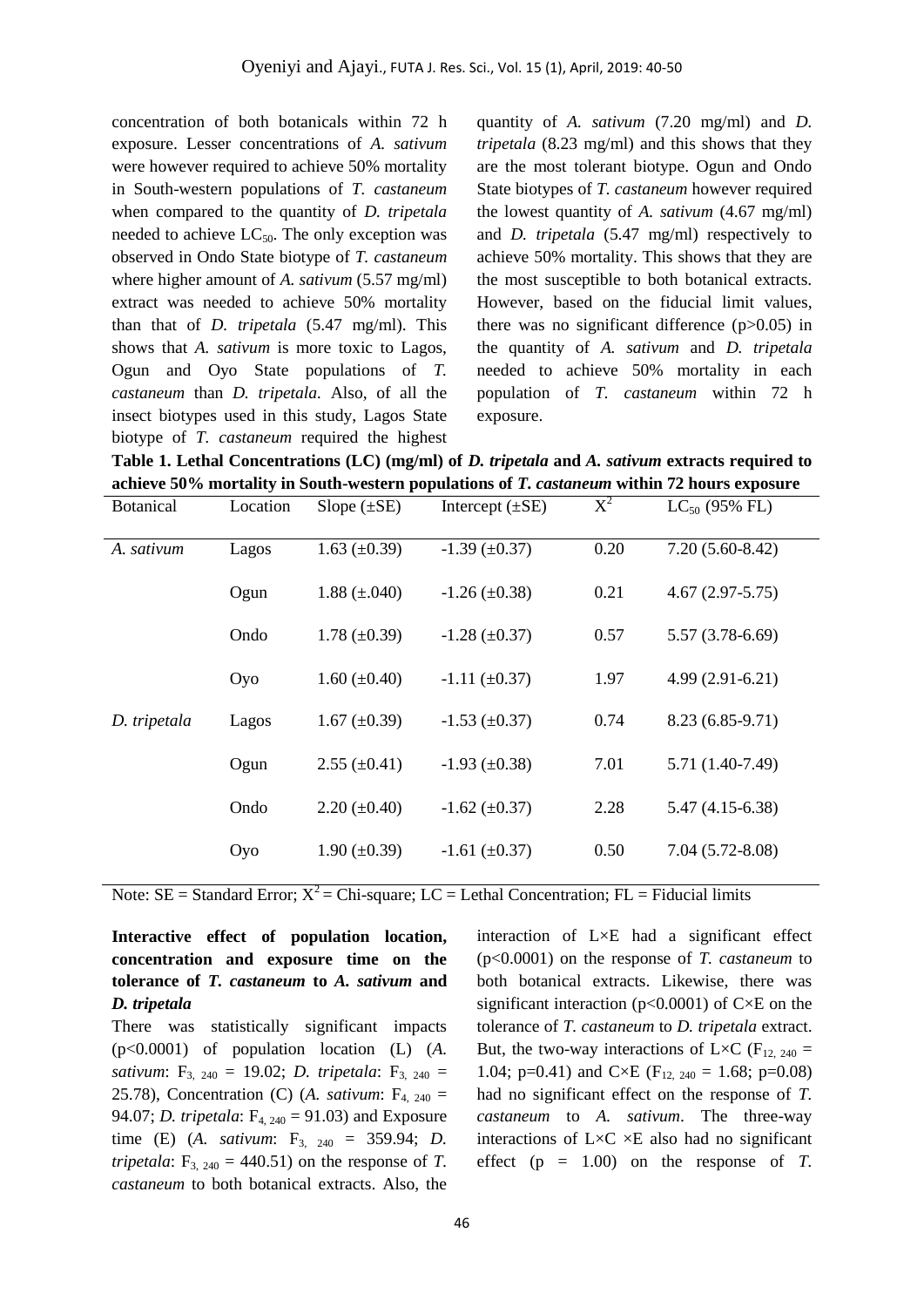*castaneum* to *A. sativum* ( $F_{36, 240} = 0.38$ ) and *D. tripetala* ( $F_{36, 240} = 0.37$ ) extracts.

# **DISCUSSION**

For epochs, botanicals with insecticidal properties have played key roles in farmers' quest towards ensuring good protection of their agricultural produce from insect pest infestation (Oyeniyi *et al*., 2015b; Oni *et al*., 2018). In order to circumvent the various risk associated with many synthetic chemicals, most farmers in developed and developing countries of the world are now resorting to the use of plant-based insecticides for the management of various insect pest attacking their agricultural produce. *D. tripetala* and *A. sativum* are examples of botanicals that have been established to be highly medicinal and insecticidal (Adedire & Akinkurolere 2005; Egharevba & Idah 2015; Chaubey, 2017).

Both *D. tripetala* and *A. sativum* plant extracts evoked beetle mortality regardless of the location from which the insect biotypes were collected. This confirms the insecticidal potency of both botanical extracts against *T. castaneum* infesting wheat flour in Nigeria. The ability of both botanical extracts to elicit beetle mortality at all the experimental concentrations and duration conforms with the previous findings that *D. tripetala* and *A. sativum* possess insecticidal properties against *T. castaneum* infesting wheat flours (Adedire and Akinkurolere, 2005; Ali *et al*., 2014; Mobki *et al*., 2014).

High mortality observed in biotypes of *T. castaneum* may also be linked to the direct contact toxicity of the extracts. The movement of the beetles on Petri-dishes coated with *D. tripetala* and *A. sativum* extracts may have resulted in the physical abrasion of the cuticle of the insects thus, leading to their death. Similarly, the active ingredients in the extracts might have diffused into the insect spiracles. This might have disrupted the normal respiratory activities of the beetles, and subsequently led to asphyxiation and their eventual death. Similar observation have been reported by several

authors for different stored product pests (Ashamo *et al*., 2013; Ogungbite and Oyeniyi, 2014; Oyeniyi *et al*., 2015a, b; Akinneye and Oyeniyi, 2016). However, the efficacy of both botanical extracts varied with the nature of plant extracts, concentrations of the extracts, exposure time and insect population.

*A. sativum* was able to evoke higher beetle mortality than *D. tripetala* irrespective of the experimental concentration, exposure time and insect location. The higher insecticidal properties of *A. sativum* when compared to *D*. *tripetala* may be linked to the presence of various insecticidal active compounds like diallyl disulfide, diallyl trisulfide, allyl methyl trisulfide in *A. sativum* which are completely absent in *D. tripetala* (Satyal *et al*., 2017). These compounds are responsible for the characteristic odour of *A. sativum* and its higher fumigant action than *D. tripetala*. The higher pungent smell of the various compounds in *A. sativum* might have led to suffocation of *T. castaneum* biotypes and hence, higher mortality than their counterpart exposed to *D. tripetala*.

The various values of  $LC_{50}$  obtained in this study within 72 h exposure revealed that Lagos state biotype of *T. castaneum* required the highest quantity of both plants extracts while Ogun and Ondo state biotype of *T. castaneum* required the lowest quantity of *A. sativum* and *D. tripetala*  respectively to achieve 50% mortality. This shows that population of *T*. *castaneum* obtained from Lagos State were the most tolerant of all the four biotypes while their counterparts obtained from Ondo and Ogun States were the least tolerant to *D. tripetala* and *A. sativum*, respectively. The highest tolerance observed in Lagos State biotype of *T. castaneum* may be linked to the strategic location of the city in Nigeria.

Lagos is arguably the most populated city in Nigeria with an estimated population of over 21 million people in year 2016 (NBC, 2018). Hence, the city is known as the commercial centre of the nation and therefore play host to several markets which are mostly patronized daily from various part of the country. There is therefore massive influx of traders who normally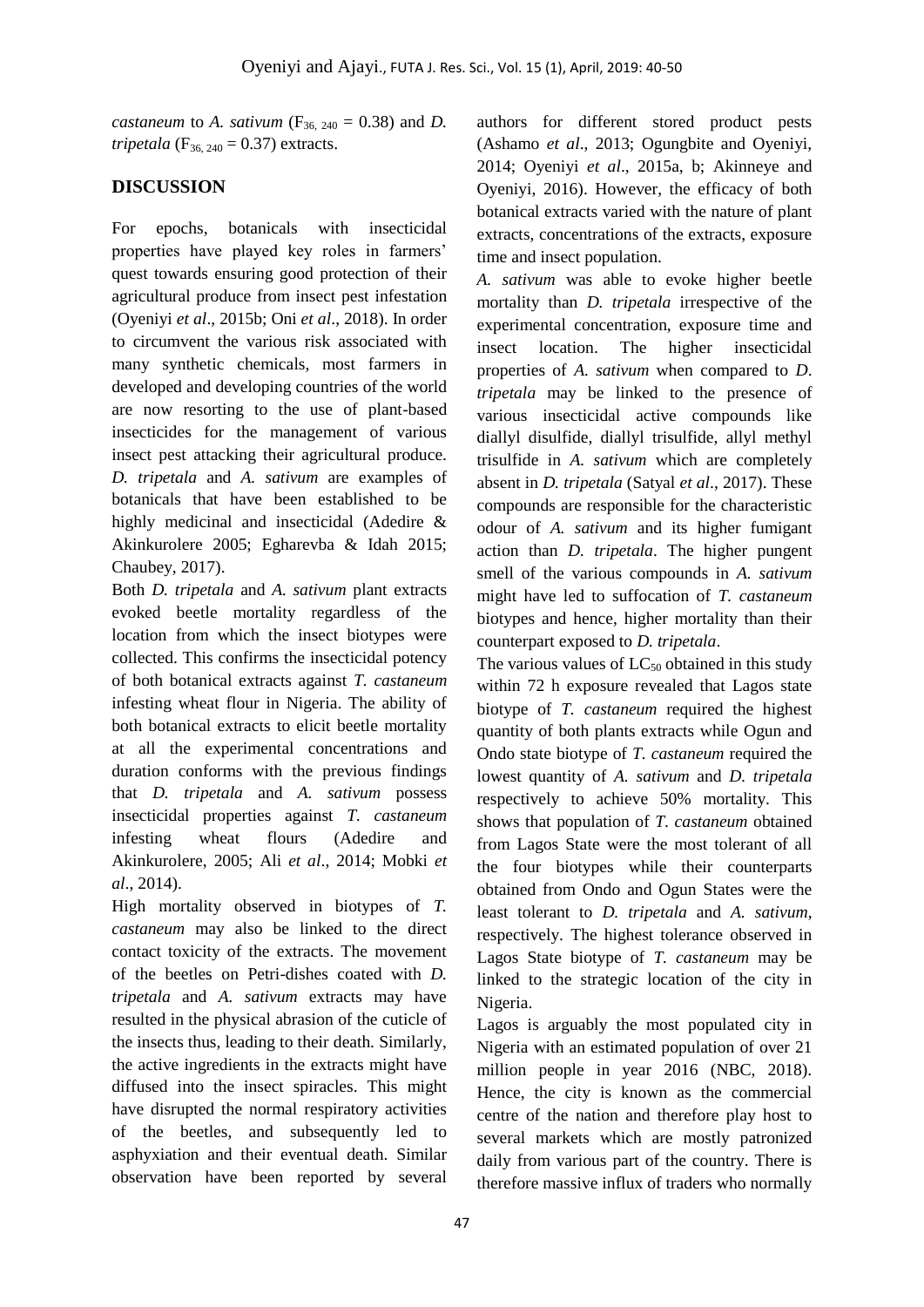bring in their farm produce and products from different parts of the country. More bulbs of garlic and fruits of pepper fruits might have therefore being on sale due to many large markets in the city. Consequently, flour beetle might have consciously or unconsciously come in contact with both plant materials since diverse products are usually stored together by most residence in Lagos. Hence, high tolerance observed in Lagos State biotype of *T. castaneum* could be linked to possible interaction between both plant materials and beetle population. This might have increased the innate ability of the beetles collected from Lagos State to withstand the botanical extracts more than their counterpart obtained from other locations.

The differences observed in the susceptibility of various populations of *T. castaneum* to both botanical extracts could also be linked to cultural variations. Individuals are known to differ in the way they think and handle food materials due to variations in culture and tradition. New biotypes of insects are usually being developed from time to time as most insects adapt to most of these variations in order to survive. Most of these variations usually lead to increase or decrease in the innate ability of most insects to withstand poisons. Hence, the variations in the susceptibility of Lagos, Ogun, Ondo and Oyo States biotypes of *T. castaneum* to *A. sativum* and *D. tripetala* could be linked to the aforementioned. Oyeniyi *et al.* (2015a) as well as Gbaye and Oyeniyi (2015) had earlier reported similar observation for Osun State biotypes of *Callosobruchus maculatus* (Fabricius) exposed to *Piper guineense* (Schum and Thonn) and *Eugenia aromatica* (Baill), respectively. Similarly, Fragoso *et al.* (2002), Pereira *et al.* (2006) and Odeyemi *et al.* (2010) reported similar observation for various fields to store pests using synthetic insecticides.

Of all the three factors (i.e. population location, concentration and exposure time) considered in this study, the population location had the least significant effect irrespective of the botanical extract. Lower F-value observed in beetles exposed to *A. sativum* when compared to those exposed to *D. tripetala* however showed that the

impact of population location was more pronounced in beetle populations exposed to *D. tripetala* than their counterparts exposed to *A. sativum*. This shows that the location from which *T. castaneum* is collected has a substantial impact on the rate of mortality when controlling beetles using *D. tripetala* than when using *A. sativum*. The significant interaction observed between the location from which *T. castaneum*  was collected and time of exposure to both plant extracts also indicated that the degree to which the time of exposure affected beetle mortality was considerably influenced by geographical location from which they were collected for both plant extracts.

# **CONCLUSION**

This study has clearly shown that geographical origin could considerably influence the response of *T. castaneum* to both botanical extracts. The response, however, varies with several factors such as the nature of botanical insecticide, exposure time and concentration of toxin. Lagos State biotype showed the highest tolerance to both botanical extracts while Ogun and Ondo State biotypes showed the least tolerance to *A. sativum* and *D. tripetala*, respectively. In summary, botanical insecticides have a big role to play in the management of various insect pests attacking food produce. However, detailed information is still needed on the various factors that could possibly reduce the efficacy of many prospective botanical insecticides against several stored product insect pests. Having comprehensive information on various factors that could affect the efficacy of botanicals could help to possibly guarantee the use of plantderived insecticides as suitable alternatives to most synthetic insecticides in the management of various insect pests attacking wheat flour in Nigeria.

## **ACKNOWLEDGEMENT**

The authors of this work appreciate Miss Moronkeji A.B. for her assistance during the laboratory work. We also appreciate Mr.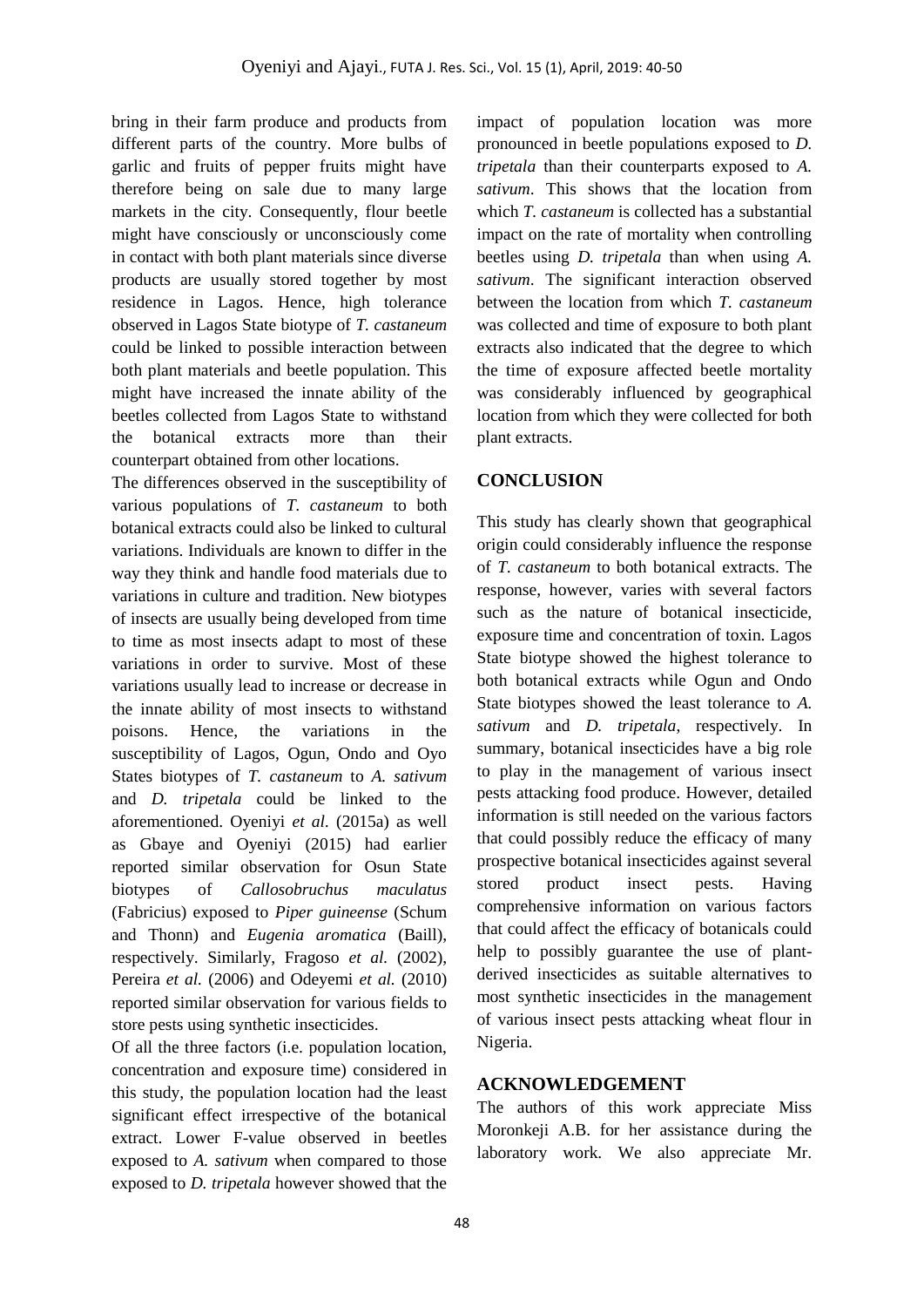Oguntola E.A. for helping us to map out the States where insect samples were collected.

### **REFERENCES**

- **Adedire, C.O.** (2011). Insect Sciences, Global Food Security and Environmental Health. Nigeria Journal of Entomology, 28: 1-6.
- **Adedire, C.O. and Akinkurolere R.O.** (2005). Bioactivity of four extracts on coleopterous pests of cereals and Grain legumes in Nigeria. Zoological Research, 26: 243-249.
- **Adesina, J.M., Jose, A.R., Rajashekar, Y. and Ileke, K.D.** (2016). *"*Effect of *Tribolium Castaneum* Herbst. (Coleoptera: Tenebrionidae) Infestation on The Nutritional Quality of Different Wheat Flour Marketed In Nigeria.*"* Proceedings of 2nd International Conference of School of Agriculture Ikorodu, Lagos State Nigeria April, 10pp.
- **Akinneye, J.O. and Oyeniyi, E.A.** (2016). Insecticidal Efficacy of Cleistopholis Patens (Benth) against Sitotroga Cerealella Olivier (Lepidoptera: Gelechiidae) Infesting Rice Grains in Nigeria. Journal Crop Protection, 5 (1): 1–10. doi:10.18869/modares.jcp.5.1.1.
- **Ali, S., Sagheer, M., Hassan, M., Abbas, M., Hafeez, F., Farooq, M., Hussain, D., Saleem, M. and Ghaffar, A.** (2014). Insecticidal activity of turmeric (*Curcuma longa*) and garlic (*Allium sativum*) extracts against red flour beetle, *Tribolium castaneum*: A safe alternative to insecticides in stored commodities. Journal of Entomology and Zoology Studies, 2 (3): 201-205
- **Ashamo, M.O., Odeyemi, O.O. and Ogungbite, O.C.** (2013). Protection of cowpea, *Vigna Unguiculata* L. (Walp.) with *Newbouldia Laevis* (Seem.) extracts against infestation by *Callosobruchus Maculatus* (Fabricius). Archives of Phytopathology and Plant Protection, 46 (11): 1295–1306. doi:10.1080/03235408.2013.765136.
- **Assefa, S., El Mourid, M., Onyango, P.O., Kpakpo, A., Ketata, H. and Chebi, A.** (2017). Wheat for Africa updates:

unlocking the potential of wheat in sub-Sahara Africa. The International Center for Agricultural Research in the Dry Areas, 2: 1-4

- **Busvine, J.R.** (1971). A critical review of the techniques for testing insecticides. Commonwealth Agricultural Bureau, London, p 345
- **Chaubey, M.K. (**2017). Study of insecticidal properties of Garlic, *Allium sativum* (Alliaceae) and Bel, *Aegle marmelos* (Rutaceae ) essential oils against *Sitophilus zeamais* L. (Coleoptera : Curculionidae ). Journal of Entomology, 14: 191-198.
- **Egharevba, H.E. and Idah, E.A.** (2015). Major Compounds from the Essential Oil of the Fruit and Comparative Phytochemical Studies of the Fruits and Leaves of *Dennettia tripetala* Barker F. Found in North Central Nigeria. International Journal of Pharmacognosy and Phytochemical Research, 7 (6): 1262-1266.
- FAO. (2017). Crop Prospects and Food Situation. No 1. 40pp. (http:/www.fao.org/giews/) (Access date: 15 December 2018)
- **Finney, D.J. (**1971). Probit analysis. 333pp. Cambridge University Press, Cambridge, London, 333pp.
- **Fragoso, D.B., Guedes, R.N., Picando, M.C. and Zambolim, L.** (2002). Insecticide use and organophosphate resistance in coffee leaf miner *Leucoptera coffeella*  (Lepidoptera: Lyonetiidae). Bulletin of Entomological Research, 92: 203-212.
- **Gbaye, O.A. and Oyeniyi, E.A.** (2015). Variation in the tolerance of Osun State *Callosobruchus maculatus* (Fabricius) populations to *Eugenia aromatica* (Baill). Nigeria Journal of Plant Protection, 28 (1): 21-33.
- **Isman, M.B.** (2006). Botanical Insecticides, Deterrents and Repellents in Modern Agriculture and an Increasingly Regulated World. Annals of Review Entomology, 51: 45– 66. doi:10.1146/annurev.ento.51.110104.15114 6